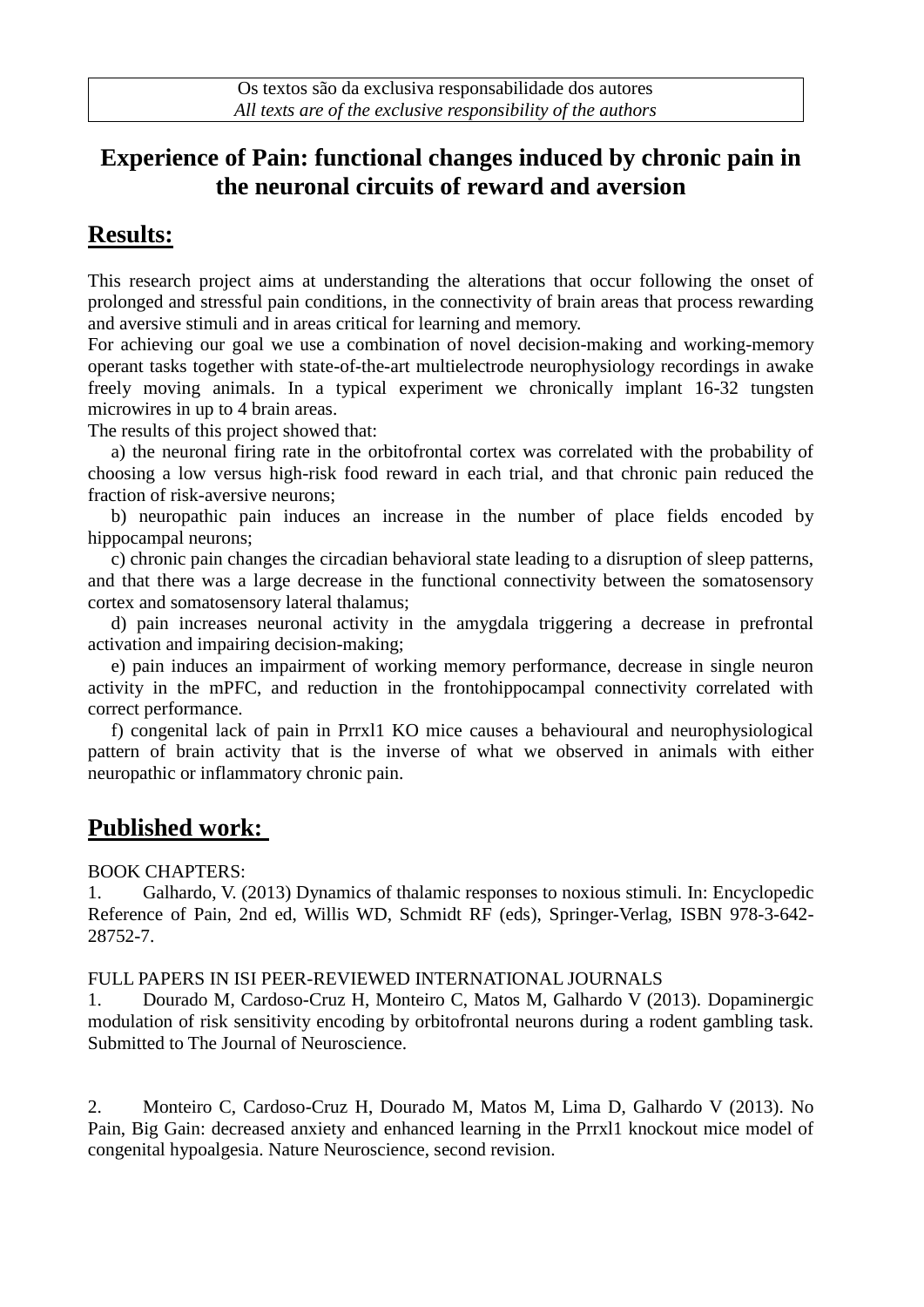3. Cardoso-Cruz H, Dourado M, Monteiro C, Matos M, Lima D, Galhardo V (2013). Modulation of hippocampal dorsoventral field connectivity by dopamine D2/3 receptor activation during spatial working-memory performance in a rat model of neuropathic pain. Submitted to Proceedings of the National Academy of Sciences USA.

4. Cardoso-Cruz H, Sousa M, Vieira JB, Lima D, Galhardo V (2013) Prefrontal cortex and mediodorsal thalamus reduced connectivity is associated with spatial working memory impairment in rats with inflammatory pain. Pain, 154:2397-2406.

5. Cardoso-Cruz H, Lima D, Galhardo V (2013) Impaired spatial memory performance in a rat model of neuropathic pain is associated with reduced hippocampus-prefrontal cortex connectivity. The Journal of Neuroscience, 33:2465-2480.

6. Pais-Vieira M, Aguiar P, Lima D, Galhardo V (2012) Inflammatory pain disrupts the orbitofrontal neuronal activity and risk-assessment performance in a rodent decision-making task. Pain, 153:1625-1635.

7. Oliveira-Maia AJ, de Araujo IE, Monteiro C, Workman V, Galhardo V, Nicolelis MA (2012) The insular cortex controls food preferences independently of taste receptor signaling. Frontiers in Systems Neuroscience, 6:5.

8. de Visser L, Homberg JR, Mitsogiannis M, Zeeb FD, Rivalan M, Fitoussi A, Galhardo V, van den Bos R, Winstanley CA, Dellu-Hagedorn F (2011) Rodent versions of the iowa gambling task: opportunities and challenges for the understanding of decision-making. Frontiers in Neuroscience, 5:109.

9. Cardoso-Cruz H, Sameshima K, Lima D, Galhardo V (2011) Dynamics of Circadian Thalamocortical Flow of Information during a Peripheral Neuropathic Pain Condition. Frontiers in Integrative Neuroscience, 5:43

10. Cardoso-Cruz H, Lima D, Galhardo V (2011) Instability of spatial encoding by CA1 hippocampal place cells after peripheral nerve injury. European Journal of Neuroscience, 33:2255-2264

11. Seixas D, Sá MJ, Galhardo V, Guimarães J, Lima D (2011) Pain in portuguese patients with multiple sclerosis. Frontiers in Neurology, 2:20.

12. Monteiro C, Rebelo S, Galhardo V, Reguenga C, Lima D (2011) Postnatal expression of the homeobox gene Prrxl1 (Drg11) is increased in inflammatory but not neuropathic pain. European Journal of Pain, 15:477-481.

13. Ji G, Sun H, Fu Y, Li Z, Pais-Vieira M, Galhardo V, Neugebauer V (2010) Cognitive impairment in pain through amygdala-driven prefrontal cortical deactivation. Journal of Neuroscience, 30:5451-5464.

14. Silva A, Cardoso-Cruz H, Silva F, Galhardo V, Antunes L (2010) Comparison of anesthetic depth indexes based on thalamocortical local field potentials in rats. Anesthesiology, 112:355-363.